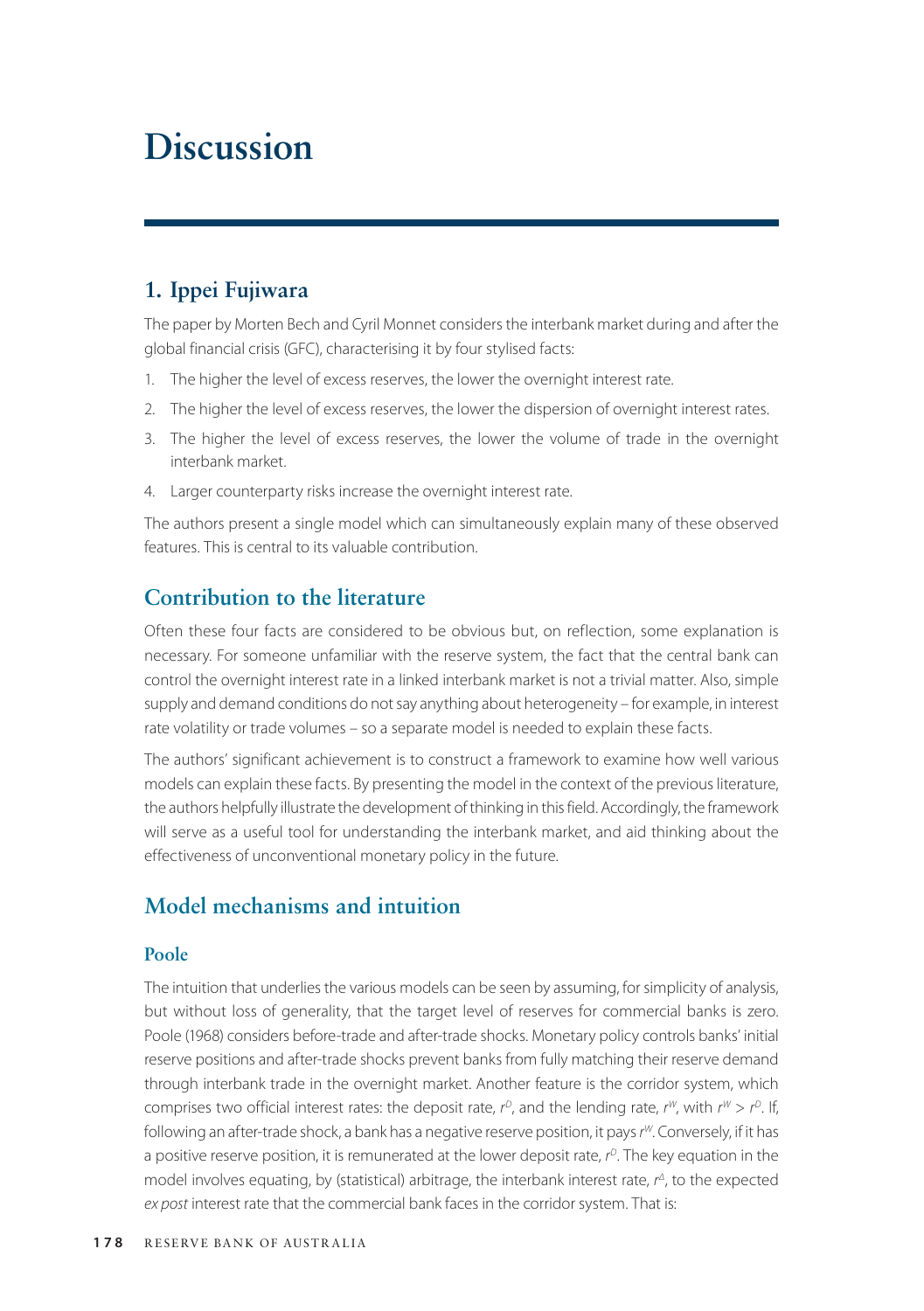DISCUSSION

$$
r^{\Delta} = r^W * Pr(negative) + r^D * Pr(positive).
$$
\n(1)

If all banks expect to be in the positive region following the after-trade shock, the interest rate in the overnight market must be *r <sup>D</sup>*. If, on the other hand, banks expect the converse to hold, the interbank rate must be r<sup>w</sup>, the lending rate. Depending on the reserve position, the interbank rate should move between these levels. This market clearing mechanism captures the relationship between quantity and price. Increasing the initial holding of reserves via unconventional monetary policy will naturally increase the volume of excess reserves and reduce the probability that banks settle in the negative region. This yields the first result: the higher the excess reserves, the lower the overnight interest rate.

However, the competitive market clearing condition yields a single overnight rate, which implies that the model is silent about the volatility of overnight rates. Furthermore, trade volumes are pinned down only by the dispersion of the before-trade shock, and therefore the model can say nothing about unconventional monetary policy. Nor does the model address counterparty risk.

#### **Afonso and Lagos**

In Afonso and Lagos (2012), banks trade bilaterally after shocks hit the economy. There is no need for after-trade shocks, since decentralised trade results in position heterogeneity. Interbank trade involves matching the reserve positions of banks. In the absence of an aggregate market clearing condition, Nash bargaining produces heterogeneous interest rates through the random matching of banks that have different positions after shocks. In each trade, banks determine the rate they are prepared to pay by considering their post-trade reserve position, and in particular whether they will be above target.

In this model, if the initial reserve position is very large (small), then all the banks end up with positive (negative) reserve positions, and thus all traded interest rates are the deposit rate *r <sup>D</sup>* (the lending rate *r <sup>W</sup>*), with no dispersion. Thus the model can explain the second stylised fact: the higher the level of excess reserves, the lower the dispersion of overnight interest rates.

However, with regard to the third stylised fact, shocks will create heterogeneous reserve positions and thus trade occurs irrespective of the initial positions as determined by unconventional monetary policy. The model identifies no clear relationship between excess reserves and trade volumes. Counterparty risk is again not covered in this model.

#### **Bech and Monnet**

The trick in Bech and Monnet (2013) is that trade happens only between banks with positive and those with negative positions. In Afonso and Lagos (2012), irrespective of how high a reserve position a bank has, any meeting between banks with differing positions will lead to trade. Here, by comparison, if the banks already both have positions above the target level, there is no need to undertake trade, since both are already meeting the target. This delivers the conclusion that as the volume of excess reserves increases, trade volumes fall. This simple additional restriction on trade allows the model to explain the first three stylised facts.

Default risk is also incorporated into the model. As default risk increases the cost of lending, the interest rate banks lend at accordingly rises. The paper refers to this as a risk premium, although technically it appears to be a credit spread to offset downside risk.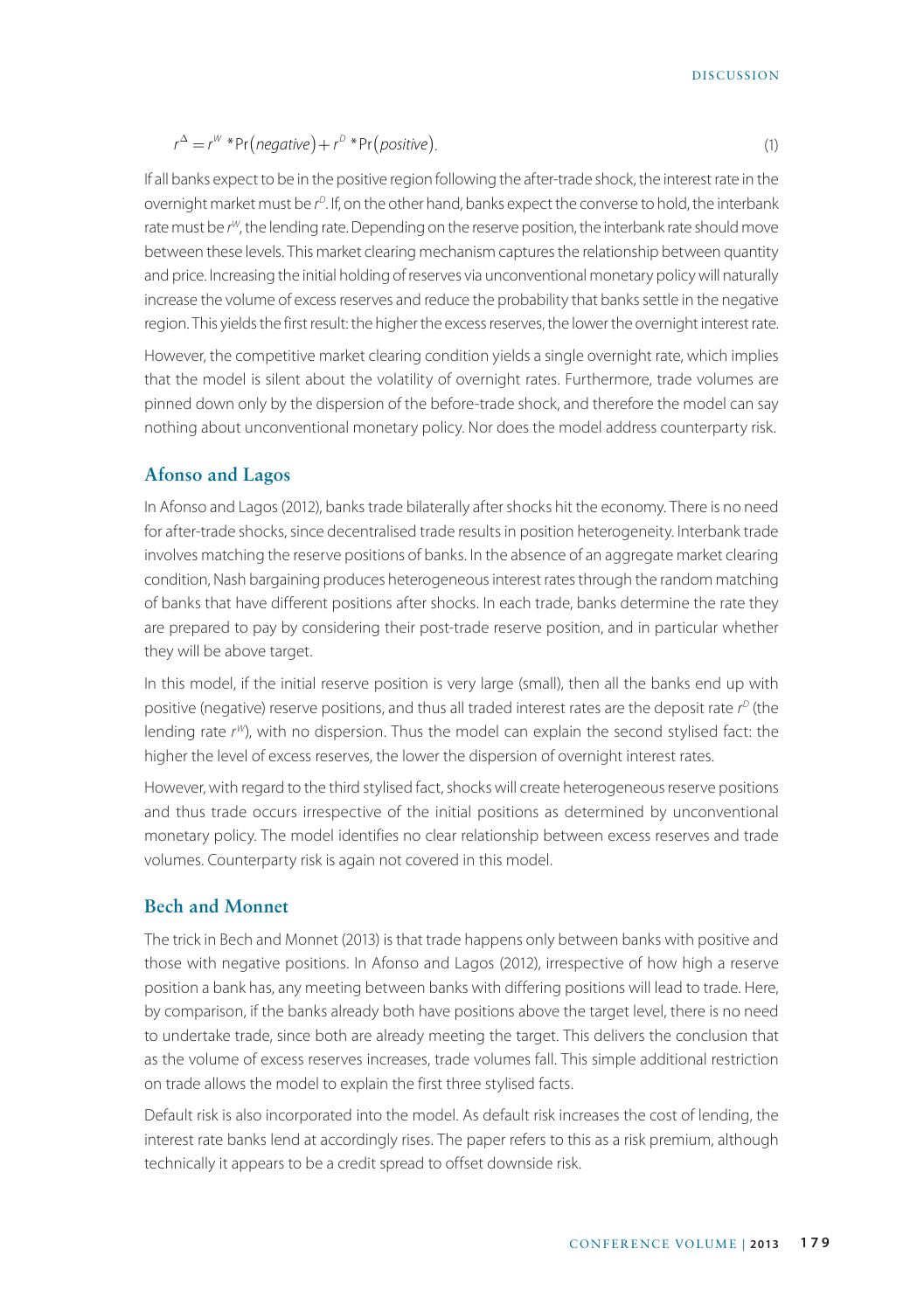### **Comments**

The model in Bech and Monnet (2013) nicely explains the stylised facts, and could be a benchmark model for positive analysis to understand the interbank market theoretically. From this positivist perspective, I have no substantive comments to make. However, several comments can be made about the normative implications of the model and the implementation of unconventional monetary policy.

The model considers how unconventional monetary policy affects interbank interest rates, dispersion of interest rates, and trade volumes in the overnight interbank market. Normative implications are outside the scope of the paper, since there is no modelled distortion in the interbank market. The stance of the paper appears to be that distortions exist outside the interbank market, and a new form of monetary policy is needed to tackle these distortions. However, it is not clear that there are no distortions in the interbank market.

Rather, unconventional monetary policy seems to be, at least in part, intended to address the functioning of the interbank market, in addition to macroeconomic considerations. It is questionable whether the sharp rise in the LIBOR-OIS spread was an optimal outcome for banks. Having said this, it is difficult to identify excessive risk aversion by banks, and it is unclear whether public policy should be used to reduce excessive risk premia in financial markets if they simply reflect agents' preferences. Normatively speaking, if such distortions could be evaluated, there is a case to consider costs versus benefits. The costs of unconventional monetary policy tend to be ignored, but there must be substantial costs in terms of legal costs or overtime of central bank employees. It would be desirable to know how large these are compared with the gains from eliminating distortions.

Finally, in the model, unconventional monetary policy is simply the control of original reserve positions, which presents no difficulty here. However, there are many variations of unconventional monetary policies to increase excess reserves.<sup>1</sup> Central banks also seem to care about which assets to purchase, an aspect missing from the paper. Also, increasing excess reserves becomes less trivial when considering stigma, which will tend to prevent central banks from extending excess reserves to those that need them most. This stigma issue is a potentially interesting mechanism design question in the future.

## **References**

Afonso G and R Lagos (2012), 'Trade Dynamics in the Market for Federal Funds', Federal Reserve Bank of New York Staff Report No 549.

**Bech ML and C Monnet (2013),** 'Directed Search in the Interbank Money Market', Paper presented at the European Central Bank Workshop on 'Structural Changes in Money Markets: Implications for Monetary Policy Implementation', Frankfurt, 30 September–I October.

Poole W (1968), 'Commercial Bank Reserve Management in a Stochastic Model: Implications for Monetary Policy', *The Journal of Finance*, 23(5), pp 769–791.

<sup>1</sup> For example, at the Federal Reserve, these include the Term Auction Facility (TAF), Primary Dealer Credit Facility (PDCF), Term Securities Lending Facility (TSLF), Asset-backed Commercial Paper Money Market Mutual Fund Liquidity Facility (AMLF), Commercial Paper Funding Facility (CPFF), Money Market Investor Funding Facility (MMIFF) and Term Asset-backed Securities Loan Facility (TALF).